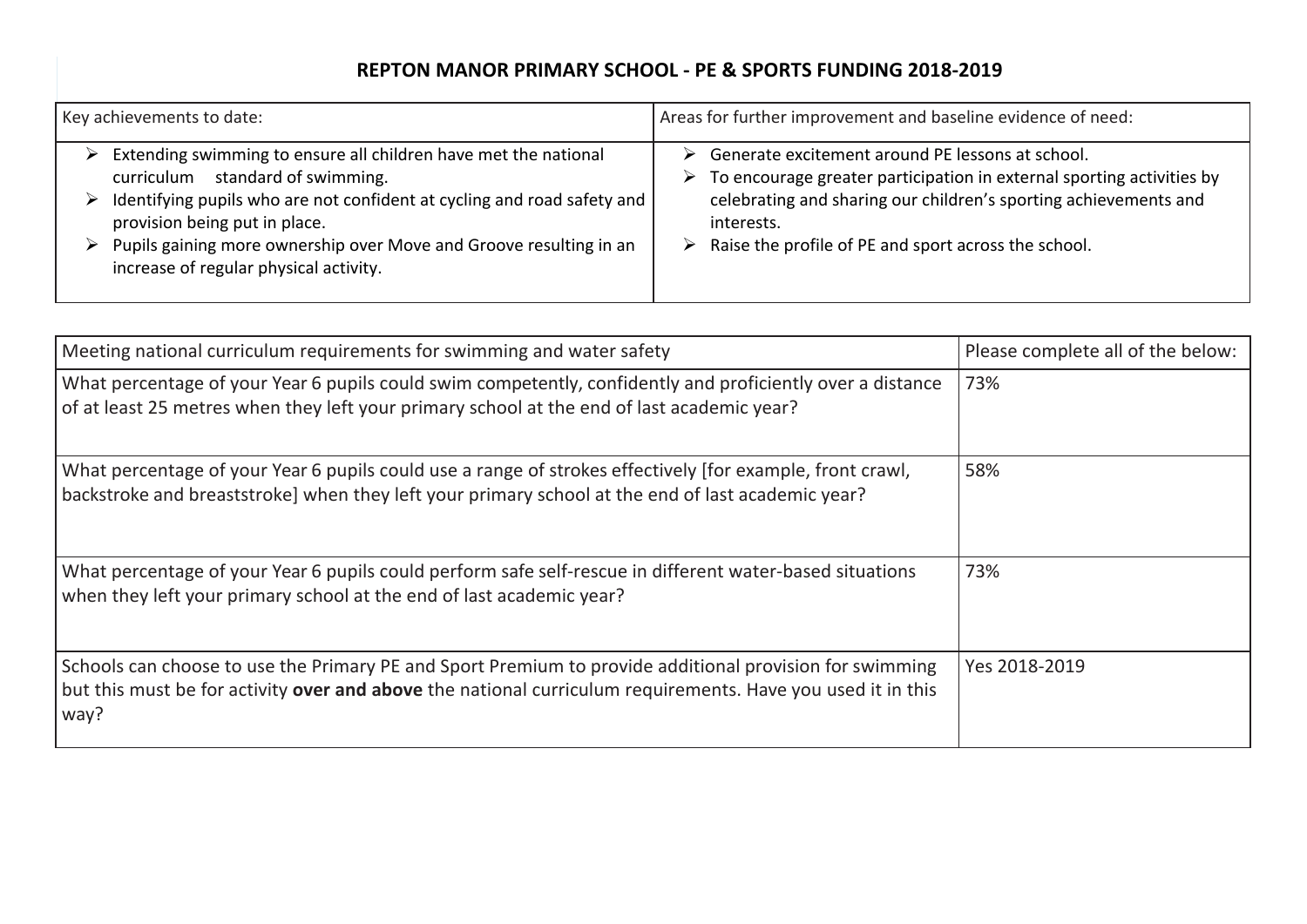| Academic Year: 2018/19                                                                                                                                                                                                                                       | Total fund allocated: £19,600                                                                                                                                                                                                                                 | Date Updated: 24/02/2019 |                                                                                                                                                                                          |                                                                                                                                         |
|--------------------------------------------------------------------------------------------------------------------------------------------------------------------------------------------------------------------------------------------------------------|---------------------------------------------------------------------------------------------------------------------------------------------------------------------------------------------------------------------------------------------------------------|--------------------------|------------------------------------------------------------------------------------------------------------------------------------------------------------------------------------------|-----------------------------------------------------------------------------------------------------------------------------------------|
| Key indicator 1: The engagement of all pupils in regular physical activity – Chief Medical Officer guidelines recommend that   Percentage of total allocation:<br>primary school children undertake at least 30 minutes of physical activity a day in school | 39%                                                                                                                                                                                                                                                           |                          |                                                                                                                                                                                          |                                                                                                                                         |
| School focus with clarity on<br>intended impact on pupils:                                                                                                                                                                                                   | Actions to achieve:                                                                                                                                                                                                                                           | Funding<br>allocated:    | Evidence and impact:                                                                                                                                                                     | Sustainability and suggested<br>next steps:                                                                                             |
| Pupils lead a healthier lifestyle and<br>increase physical activity each day.                                                                                                                                                                                | Move and Groove daily, led by<br>pupils.<br>Class teachers to be upskilled by<br>dance instructor.                                                                                                                                                            | £1,700                   | Children are physically active for<br>sustained periods of time.                                                                                                                         | Teaching staff are upskilled and<br>lead the P.E. Move and Groove<br>lessons.                                                           |
|                                                                                                                                                                                                                                                              | Change for life club to be run for<br>targeted 'non-sporty' pupils.                                                                                                                                                                                           |                          | Chn to be identified and invited<br>for T4,5&6                                                                                                                                           | Evaluate impact and<br>engagement of pupils and<br>parents                                                                              |
|                                                                                                                                                                                                                                                              | Install KS1 and KS2 appropriate<br>outdoor gym and train pupils to use<br>correctly and train staff to use for PE<br>lessons.                                                                                                                                 | £6000                    | Pupils engage with the outdoor<br>gym equipment at lunch and<br>break times and increase their<br>minutes of physical activity.                                                          | Set up lunch and break clubs<br>for the use of equipment.<br>"Circuit" training to become<br>part of the PE curriculum.                 |
| Key indicator 2: The profile of PE and sport being raised across the school as a tool for whole school improvement                                                                                                                                           | Percentage of total allocation:<br>1%                                                                                                                                                                                                                         |                          |                                                                                                                                                                                          |                                                                                                                                         |
| School focus with clarity on<br>intended impact on pupils:                                                                                                                                                                                                   | Actions to achieve:                                                                                                                                                                                                                                           | Funding<br>allocated:    | Evidence and impact:                                                                                                                                                                     | Sustainability and suggested<br>next steps:                                                                                             |
| Raising the awareness of the story of<br>PE across the school and pupils<br>openly discussing their interests in<br>sports and PE.                                                                                                                           | Create and update meaningful PE<br>noticeboards within school.<br>Collating the children's current<br>sporting activities and sharing these<br>via assemblies, display boards and<br>classroom discussions.<br>Create a PE newsletter with House<br>Captains. | £100                     | Awareness of PE across the<br>school improved and pupils<br>engaged and interested in each<br>other's achievements and<br>encouraged to participate in a<br>wider variety of activities. | Year 6 house captains to<br>measure the pupils' interest<br>and participation in PE and<br>sports both inside and outside<br>of school. |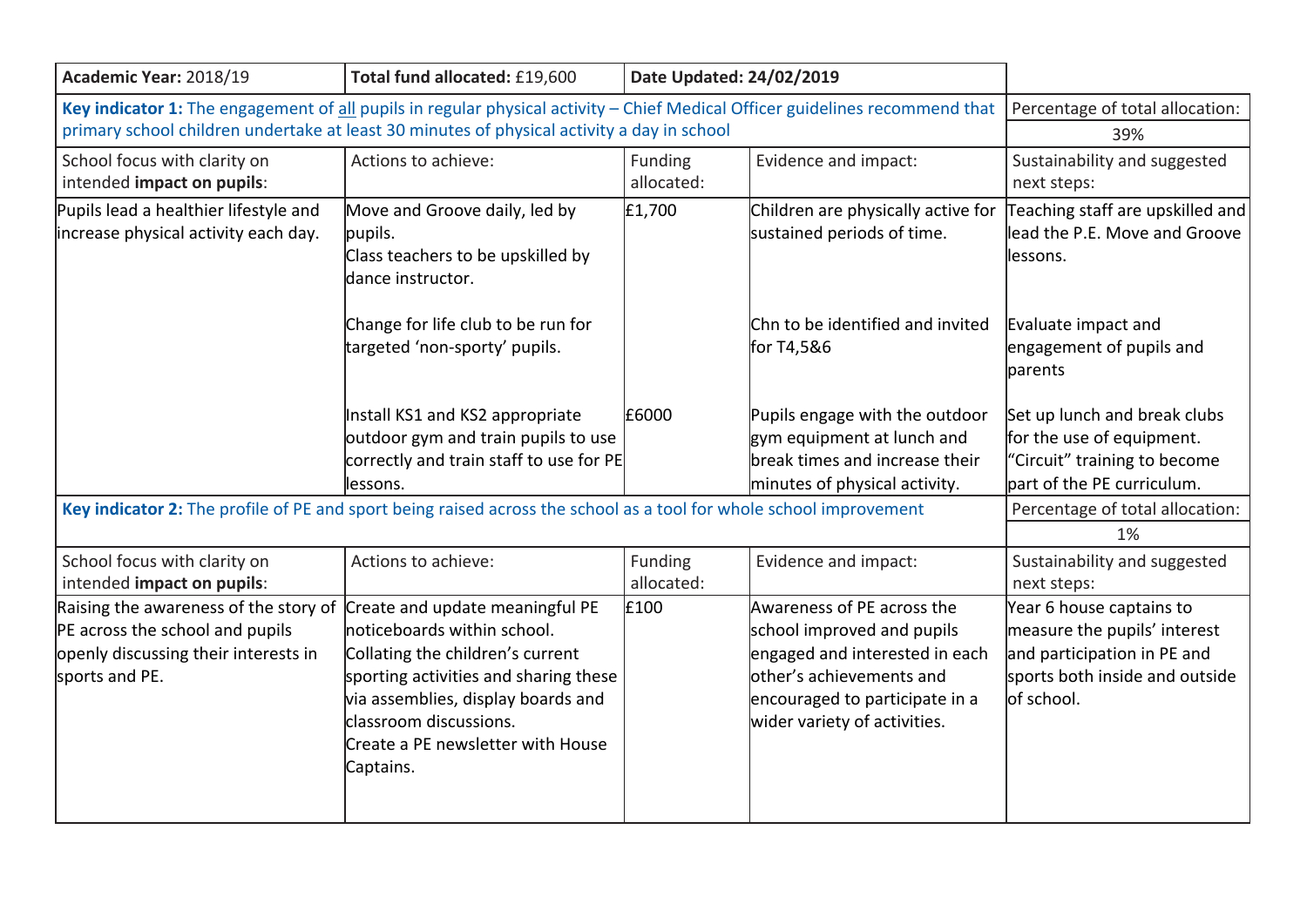| Key indicator 3: Increased confidence, knowledge and skills of all staff in teaching PE and sport                                         |                                                                                                                                                              |                       |                                                                                                                                                                                            | Percentage of total allocation:                                                                                  |
|-------------------------------------------------------------------------------------------------------------------------------------------|--------------------------------------------------------------------------------------------------------------------------------------------------------------|-----------------------|--------------------------------------------------------------------------------------------------------------------------------------------------------------------------------------------|------------------------------------------------------------------------------------------------------------------|
|                                                                                                                                           |                                                                                                                                                              |                       |                                                                                                                                                                                            | 9%                                                                                                               |
| School focus with clarity on intended Actions to achieve:<br>impact on pupils:                                                            |                                                                                                                                                              | Funding<br>allocated: | Evidence and impact:                                                                                                                                                                       | Sustainability and suggested<br>next steps:                                                                      |
| All children to receive high quality,<br>varied and differentiated dance<br>lessons.                                                      | Dance teacher to work with staff<br>and pupils once a week.<br> Term 2 – Year R<br>Term 3 – Year 1<br>lTerm 4 – Year 3<br>Term 5 – Year 4<br>Term 6 – Year 2 | $E1,620$ full year    | Improved PE teaching across<br>whole school, focus on inclusive<br>and greater depth PE lessons.<br>Dance lessons with greater cross<br>lcurricular links.                                 | PE Co-coordinator to observe<br>and review effectiveness.<br>Teaching staff to team teach<br>with dance teacher. |
| Key indicator 4: Broader experience of a range of sports and activities offered to all pupils                                             | Percentage of total allocation:                                                                                                                              |                       |                                                                                                                                                                                            |                                                                                                                  |
|                                                                                                                                           |                                                                                                                                                              |                       |                                                                                                                                                                                            | 40%                                                                                                              |
| School focus with clarity on intended Actions to achieve:<br>impact on pupils:                                                            |                                                                                                                                                              | Funding<br>allocated: | Evidence and impact:                                                                                                                                                                       | Sustainability and suggested<br>next steps:                                                                      |
| Children to gain experience in a wide<br>variety of sporting activities, gaining<br>confidence and competence.                            | Invite specialist archery<br>professional in to run PE lessons<br>alongside members of staff.                                                                | £5,000                | All KS2 pupils to take part in new<br>sports with a focus on 'non-sporty'and staff to lead PE without<br>pupils engagement. All KS2 staff to instructor.<br>have built their confidence in | School to purchase equipment                                                                                     |
|                                                                                                                                           | Invite specialist yoga professional<br>in to run PE lessons alongside a key<br>member of staff who will be<br>ltrained.                                      | £1,650                | teaching new areas of PE.                                                                                                                                                                  | Yoga trained member of staff<br>to upskill the rest of our staff.                                                |
| Increase the percentage of pupils<br>who meet the national curriculum<br>requirements for swimming and<br>water safety at the end of KS2. | Identify Year 6 pupils who need<br>more support and put this in place<br>through additional swimming<br>lessons/intensive lessons.                           | £880                  | Increased percentage of pupils<br>meeting the national curriculum<br>requirements for swimming and<br>water safety at the end of KS2.                                                      | Identify these pupils at the end<br>of Year 5 and put extra<br>provision in place.                               |
| Ensure all pupils can confidently ride<br>la bike at the end of KS2.                                                                      | Identify Year 5 and 6 pupils and<br>put provision in place for these<br>pupils. Also, identify the pupils<br>who were unsuccessful at<br>bikeability.        | £500                  | All pupils able to confidently ride alldentify these pupils earlier in<br>bike at the end of KS2.                                                                                          | the KS using bikeability.                                                                                        |